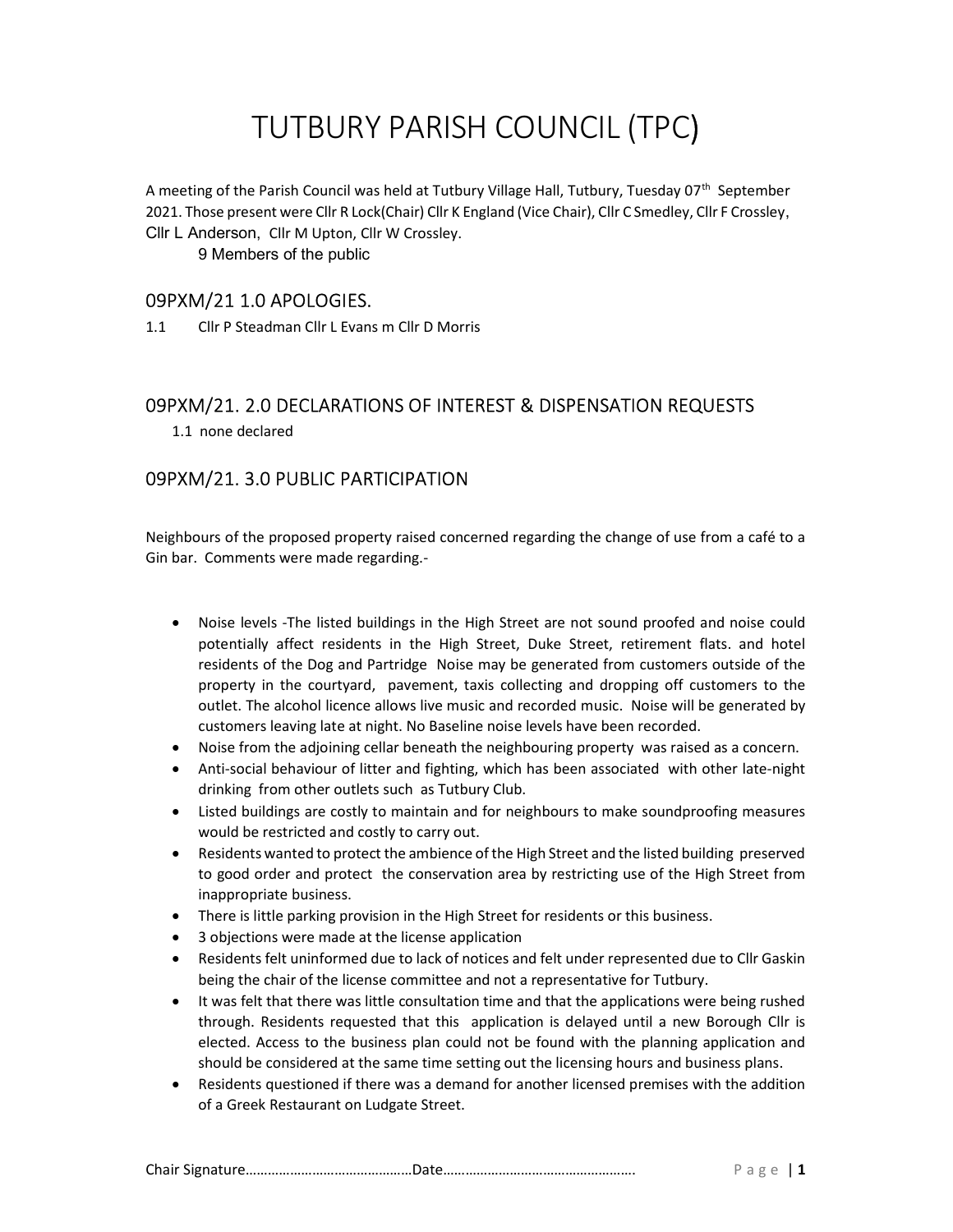• Neighbours felt that this outlet would affect the character of the High Street as it is mainly residential and may affect existing business. Residents felt that this application was not suitable for a conservation area.

,

• If the license has been granted and the Hourglass only use a limited amount of the permitted licenced hours of opening for their business. If another business took it over, they would be permitted to open their business for the full amount of business hours of opening.

A resident showed support for the outlet and would use it. In her own words, she was not a young person who would be loud and drop litter. She thought that a wide range of age groups would visit the business. It was in a High Street which is the main part of the village for a new business.

 A suggestion was made to request the installation of soundproofing and privacy fencing when responding to the Borough Council on this application.

It was also suggested that restrictions could be considered with this application that would mitigate against the Anti-Social behaviour and noise.

# 09PXM/21. 4.0 TO DISCUSS THE CURRENT PLANNING APPLICATION PERTAINING TO 6A HIGH STREET FOR CHANGE OF USE, AND TO FORMULATE A RESPONSE IF DEEMED NECESSARY

A meeting was called by two councillors in the absence of the clerk on annual leave. The following applications for 6 A High Street, Tutbury, DE13 9LP have been considered by the Parish Council:

A member briefed Cllrs on some of the details from the alcohol licence application regarding the Acoustic night on Tuesdays, closed on a Monday and proposed quiz nights. Not all the licencing hours permitted by the licence will be operable by the business. Music has been permitted inside and outside the venue. A new sign and lighting will be added to the external walls of the building. The upstairs of the property will be used for a residential apartment. Outside changes to the property were minimal.

A member felt that Planning should be passed before the alcohol license was granted and individuals can contact the ombudsman.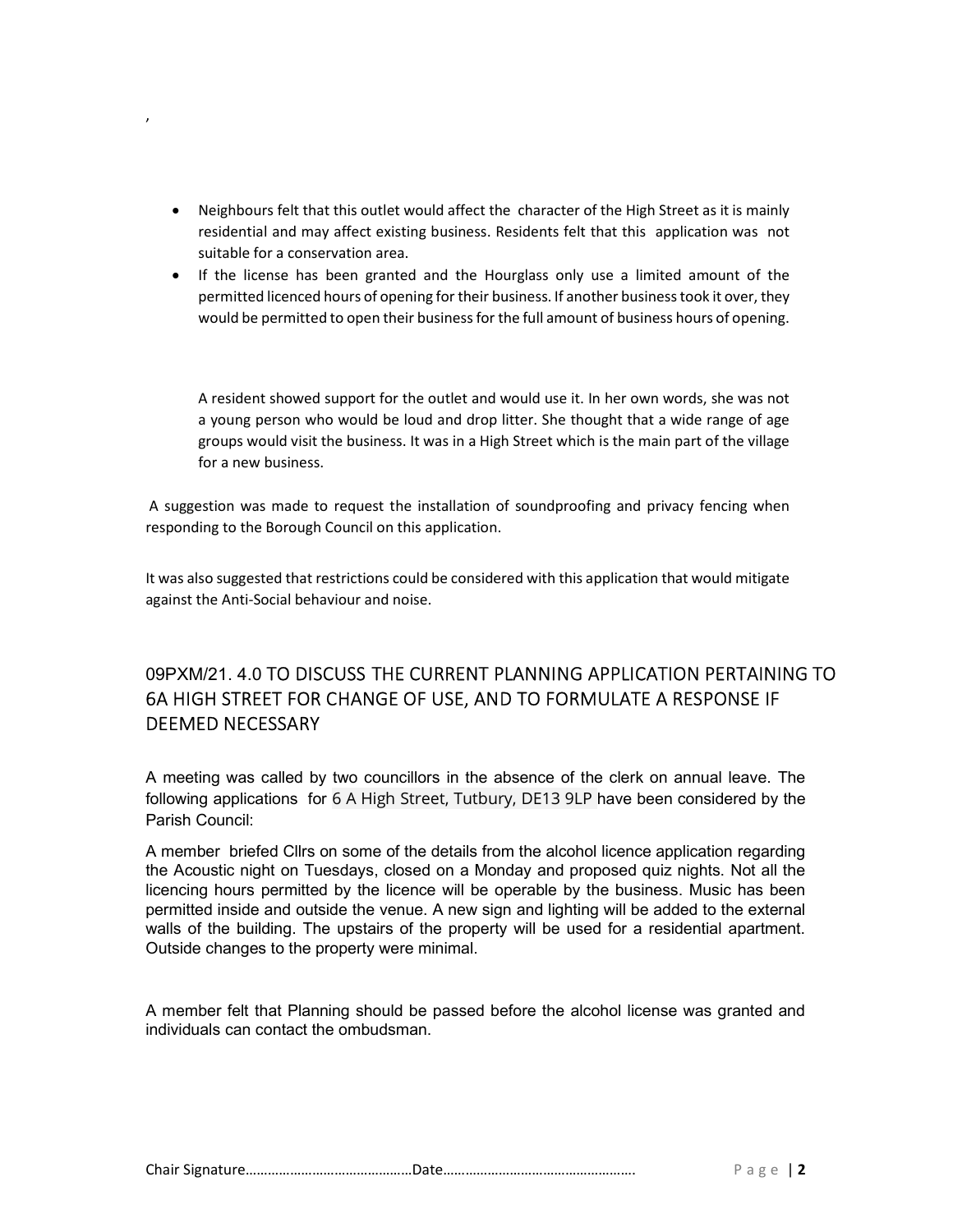P/2021/01017 Listed Building Consent for alterations to include the repainting of woodwork and calls on front elevation, installation of air conditioning unit on north west elevation, formation of ground floor wc, cooling to cellar and illuminated sign to front elevation to facilitate the change of use from Cafe (Class E) to a licensed Gin Bar (Sui Generis) and retention of first floor

#### **Resolution**

The majority of members voted to object to the applications and two councillors abstained from the vote.

#### Comment: OBJECTION

The air condition/chiller unit is not specified. This would have an impact on noise levels depending on the unit purchased. What mitigation would be made for residents with the noise level of this unit?

Fire escapes – The exit points of the rear garden are limited it is not clear that there are adequate fire escapes for 70 people?

There is no commercial kitchen on the plan for the food that is proposed to be served at the outlet.

P/2021/01011 Change of use from Cafe (Class E) to a licensed Gin Bar (Sui Generis), retention of first floor flat and installation of air conditioning unit on north-west elevation

# Comment: OBJECTION

An alcohol licence has been applied for and dealt with prior to the planning application being considered by consultees. A business plan is available for the licensing committee but details of the operation of the business have not been made available for this planning application.

The information contained in the business plan has significant relevance for considering this application and it is thought should be part of the application information.

|--|--|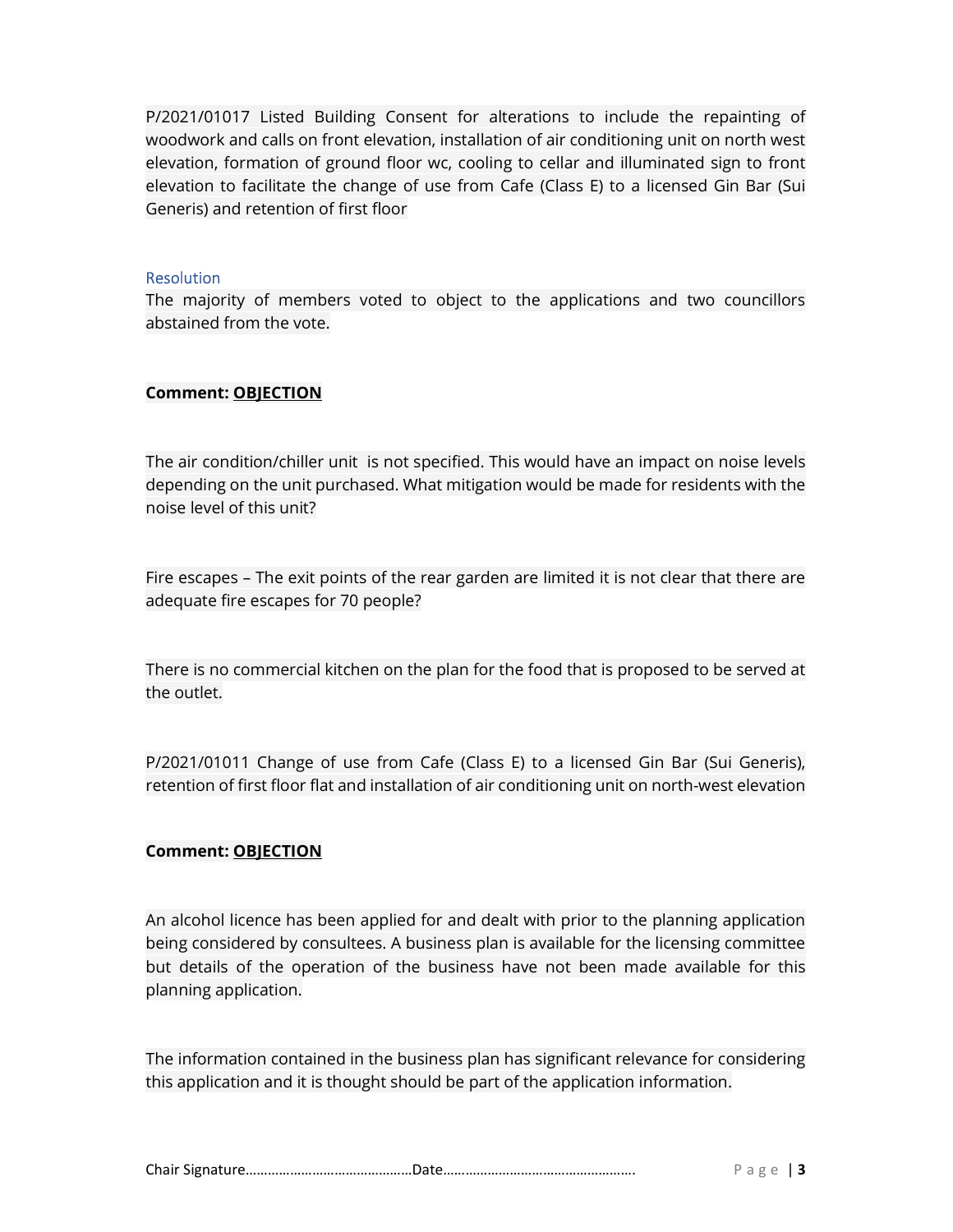It is believed there will be a pavement licence application which would also have an impact on the change of use applied for in this application ,and would be a significant consideration when commenting on the change of use of this property

The location of this listed building On High Street is within the conservation area. A new use of the property would change the character and ambience of the High Street and could be detrimental to the conservation area.

There is limited parking in the High Street for residents. There is no parking provision made available for the potential of 70 users of the outlet.

There is no designated smoking area marked on the plans.

There is no base line noise impact assessment. Noise will be generated from the operation of this business The business will be operating a licence for live music and recorded music to be played. There is outside space allocated for customers. The cellar runs underneath the adjoining property What mitigation is in place for a listed building with adjoining walls from within the premises and outside?

#### Further concerns around this application

Tutbury Parish Council would like to request that this planning application is brought before the planning committee and would request representation to speak on this application. However, Tutbury does not currently have a Borough Cllr to represent the residents. Cllr Gaskin has already commented on the Alcohol License due to his position as the chair on that committee. Therefore, is no longer able to represent Tutbury for this application.

Tutbury and Outwoods are currently awaiting an election for a new Borough Cllr and one of the candidates for this is the chair of Tutbury Parish Council so his role in representing the parish council may also be compromised due to purdah.

Residents have raised concern that there were not sufficient notices displayed regarding the Alcohol license and the planning applications. Can this be investigated? The parish

|--|--|